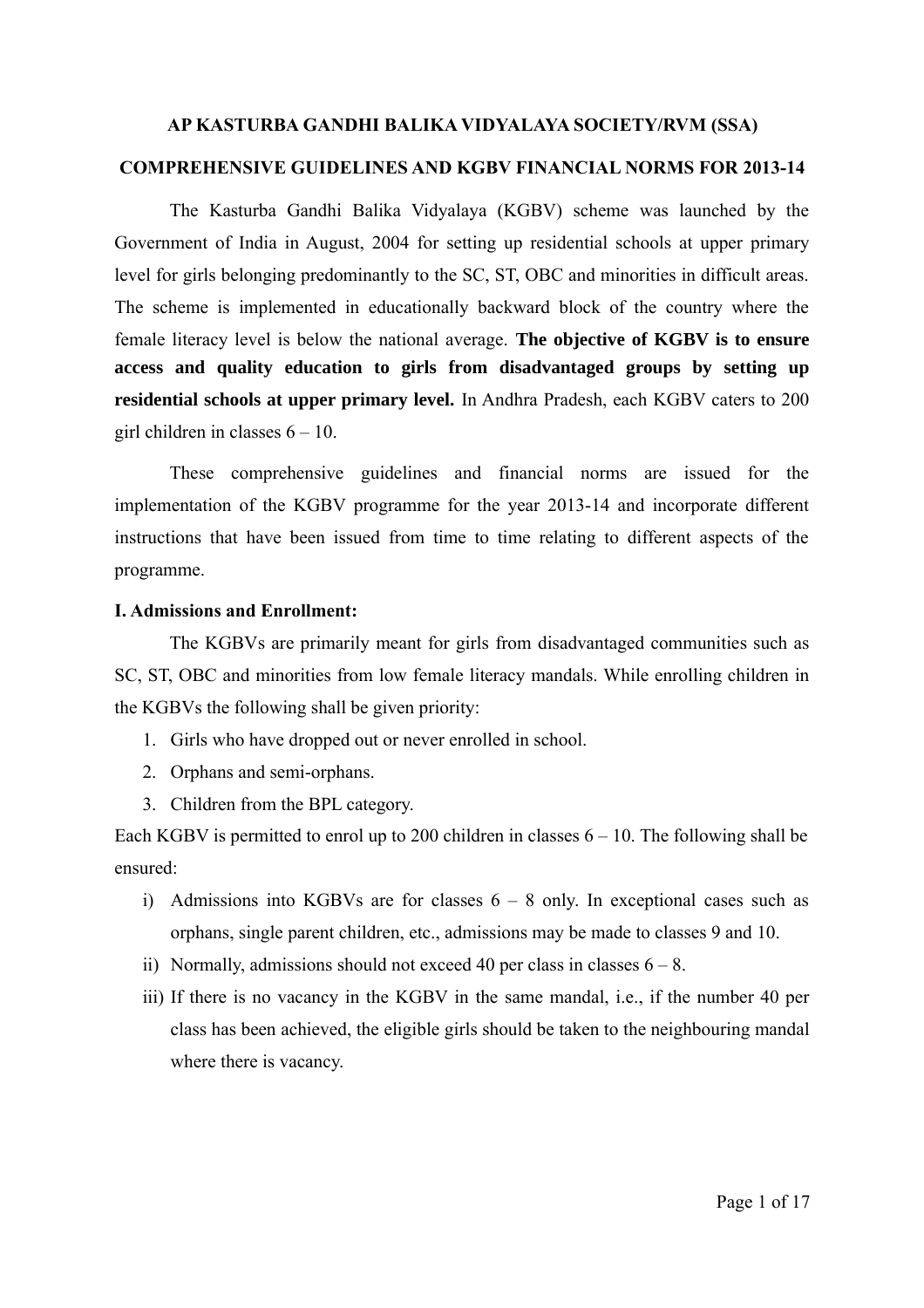#### **II. Staff Recruitment**

| S.No.        | <b>Staff Details</b>              | <b>Norms</b>                                                       |
|--------------|-----------------------------------|--------------------------------------------------------------------|
| $\mathbf{1}$ | Special Officer                   | $1 \omega$ Rs. 20000/- per month for 12 months (if<br>on contract) |
| 2            | <b>CRTs</b>                       | $7$ (a) Rs. 9000/- per month for 11 months                         |
| 3            | <b>PET</b>                        | $1 \omega$ Rs. 7000/- per month for 11 months                      |
| 4            | Accountant                        | $1 \omega$ Rs. 6000/- per month for 12 months                      |
| 5            | <b>ANM</b>                        | $1 \omega$ Rs. 5500/- per month for 11 months                      |
| 6            | Office Attendant                  | $1 \omega$ Rs. 4500/- per month for 11 months                      |
| 7            | Day Watch                         | $1$ (a) Rs. 4500/- per month for 11 months                         |
| 8            | Night Watch                       | $1 \omega$ Rs. 4500/- per month for 12 months                      |
| 9            | Sweeper-cum-toilet<br>maintenance | $1 \omega$ Rs. 4500/- per month for 12 months                      |
| 10           | Cook                              | $1$ (a) Rs. 4500/- per month for 11 months                         |
| 11           | Kitchen Helpers                   | $2 \omega$ Rs. 3000/- per month for 11 months                      |

The following staff shall be engaged in the KGBVs:

**Recruitment Procedure:** Detailed Guidelines were issued vide the following references: Rc.No.537/KGBV/2013, dated 11.06.2013, 29.06.2013, 02.07.2013, 12.08.2013, 16.08.2013, and 21.08.2013. The same are recapitulated here for ready reference.

#### **For CRTs and PETs:**

#### **Only Female Candidates are eligible to work as CRTs and PETs.**

The candidate should be a resident of the District where the selection is sought. Rule of reservation based on community will be strictly followed. Roster to be maintained at the District Level.

The services of candidates will be terminated in case of low performance / indulging in any unacceptable activities / misbehavior / misappropriation of funds etc.

The mode of employment shall be on Contract for a period of 11 months or last day of the academic year, whichever is earlier, from the date of appointment.

Performance review will be conducted at the end of the contract period and based on this the contract may be extended.

The candidate should be willing to do **Night Duty** in the KGBV as per the rotation drawn up in the KGBV.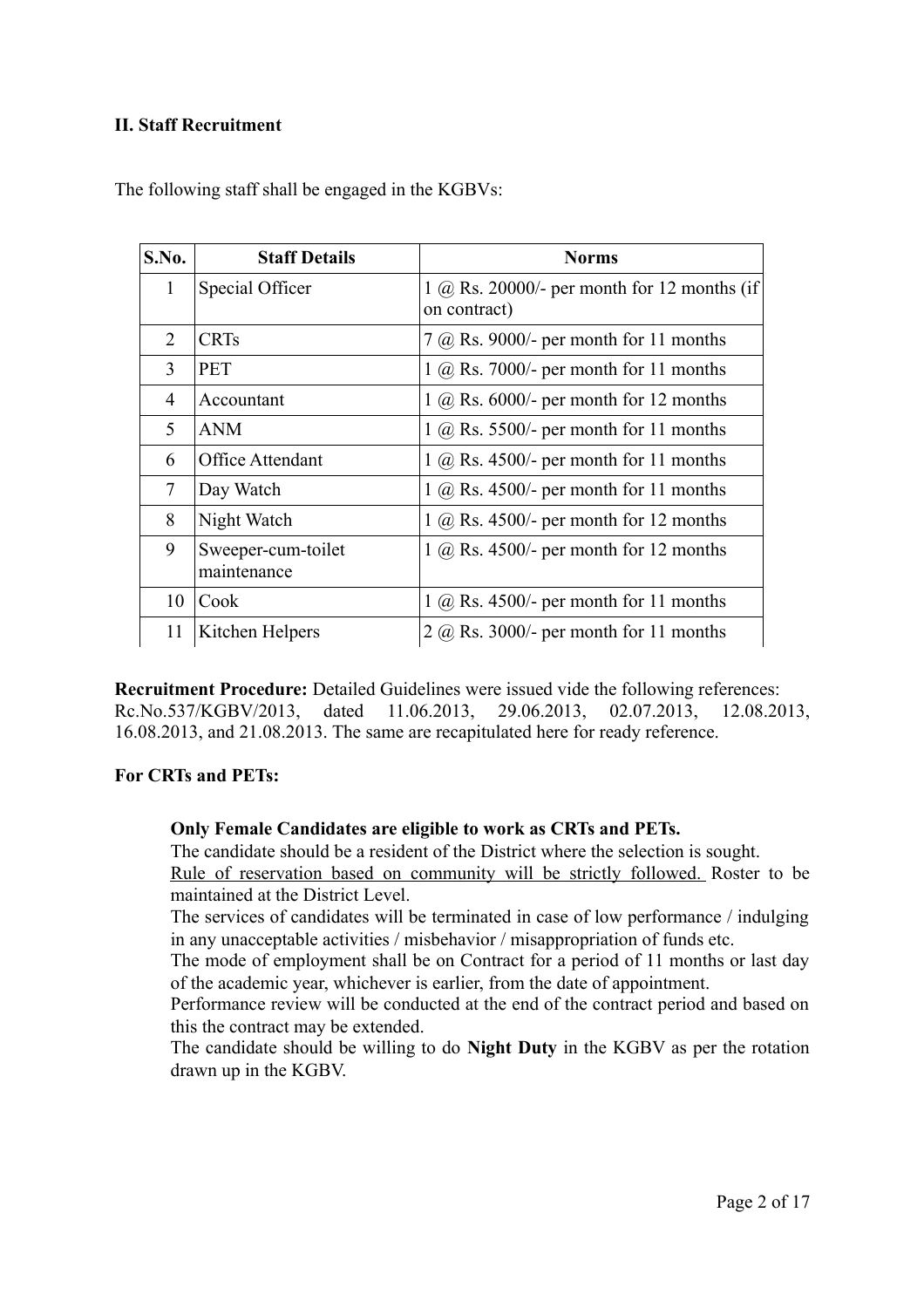## **REQUIRED QUALIFICATIONS:**

## **(a) Qualifications:**

| <b>Subject</b>        | <b>Academic Qualifications</b>                                                                                                                                                                                                                                                                                                                                                                                                                                                                                                 | <b>Professional Qualifications</b>                           |
|-----------------------|--------------------------------------------------------------------------------------------------------------------------------------------------------------------------------------------------------------------------------------------------------------------------------------------------------------------------------------------------------------------------------------------------------------------------------------------------------------------------------------------------------------------------------|--------------------------------------------------------------|
| Telugu                | B.A. With Telugu as main subject or one Telugu Pandit/B.Ed. Telugu<br>of the 3 optional subjects, or BOL in<br>Telugu, or M.A. (Tel)                                                                                                                                                                                                                                                                                                                                                                                           |                                                              |
| Hindi                 | B.A. With Hindi as one of the full B.Ed. or Pracharak Degree or<br>elective subjects or BOL (Hin)<br>Praveena / Vidwan or M.A. (Hin)                                                                                                                                                                                                                                                                                                                                                                                           | or Shikshana<br>Kala<br>Praveena<br>Diploma or Hindi Pandit  |
| Urdu                  | B.A. BOL (U), M.A. (U)                                                                                                                                                                                                                                                                                                                                                                                                                                                                                                         | Urdu<br>Pandit<br>B.Ed.<br>(U),<br>Training or it equivalent |
| English               | B.A. With English as the main subject or $\vert$ B.Ed.<br>one of the optional subjects or PG Degree Methodology<br>in English                                                                                                                                                                                                                                                                                                                                                                                                  | English<br>with<br>as                                        |
| Maths                 | Bachelor's Degree with Mathematics / B.Ed.<br>Applied Mathematics / Statistics as main Methodology.<br>subject or one of three equal optional<br>subjects.                                                                                                                                                                                                                                                                                                                                                                     | Maths<br>with<br>as                                          |
| Physical Science      | Bachelor's Degree with at least 2 of the B.Ed. with Physical Science as<br>following subjects as optional subjects: Methodology.<br>Physics / Applied Physics / Engineering<br>Physics & Instrumentation / Chemistry /<br>Applied Chemistry / Pharamceutical<br>Chemistry / Medical Chemistry<br>Geology / Biochemistry / or Physics /<br>Chemistry or their allied subjects as the<br>main subject and the other as ancillary.                                                                                                |                                                              |
| <b>Bio-Science</b>    | Bachelor's Degree with Botany and B.Ed. with Bio Science<br>Zoology as optional subjects or one of Natural Science / Science<br>the two as main and the other as Botany / Zoology<br>ancillary, or any 2 other allied subjects, Methodology.<br>viz. Public Health / Human Genetics /<br>Biochemistry / Genetics / Env Science /<br>Microbiology $/$ Bio<br>technology<br>Industrial Microbiology / Agriculture /<br>Food Technology / Fisheries / Nutrition /<br>Geology / Sericulture / Horticulture /<br>Forestry / Poultry | as                                                           |
| <b>Social Studies</b> | Bachelor's Degree with any of the B.Ed. with Social Studies /<br>following as optional or one as Main and Economics / Geography /<br>the other as Ancillary - History / History / Pol Science<br>Geography / Economics / Pol Science /                                                                                                                                                                                                                                                                                         | as                                                           |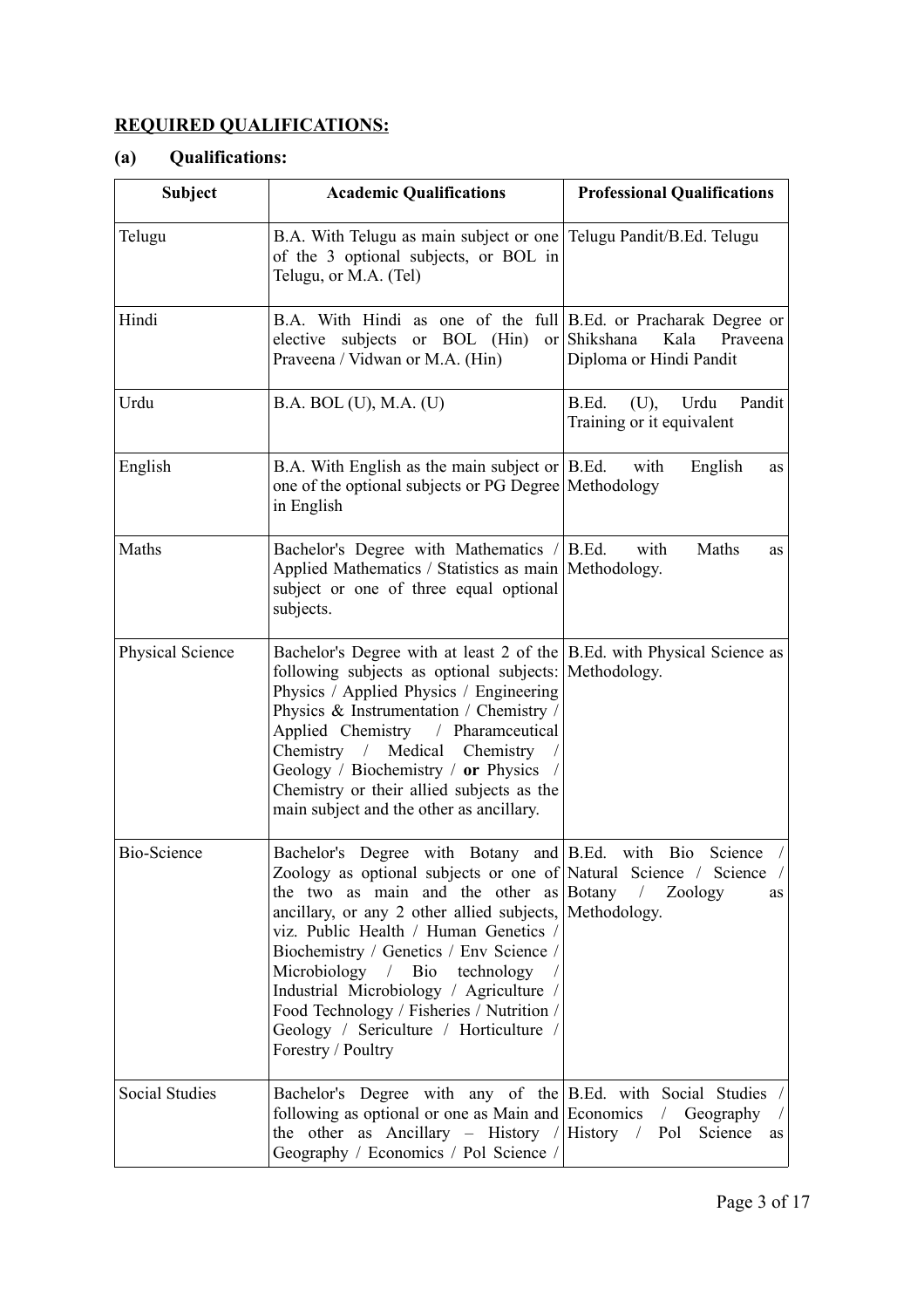|            | Public Admn / Sociology / Commerce / Methodology.<br>Social Anthropology / Ancient Indian<br>Culture and History and Archeology /<br>Anthropology / Social Work<br>Philosophy / Psychology OR B.Com with<br>any 4 of the following: Economics /<br>Business Economics / Business Org an<br>Mgmt / Statistics / Fin Services and<br>Banking / Accountancy / Fundamentals<br>of IT |         |
|------------|----------------------------------------------------------------------------------------------------------------------------------------------------------------------------------------------------------------------------------------------------------------------------------------------------------------------------------------------------------------------------------|---------|
| <b>PET</b> | Intermediate                                                                                                                                                                                                                                                                                                                                                                     | UGDPEd. |

#### **SELECTION PROCEDURE:**

**a)** A panel of eligible female candidates for recruitment as CRTs and PETs in KGBVs shall be maintained at the District Level for filling all vacancies, currently existing and arising in the future, of CRTs and PETs during the course of the academic year 2013-14.

**b)** The selection of candidates for the Panel of Contract Resident Teachers and PETs in KGBV shall be on the basis of Written Test only. However, the teaching skills of shortlisted candidates based on merit and roster will be observed and if suitable, then only she can be engaged as CRT. This panel is valid for one year and as and when vacancy arises candidates can be engaged from the Panel so maintained. **The appointment of Guest Teachers or Vidya Volunteers or any such ad-hoc arrangements is not allowed.**

**c)** Based on the cut-off marks specified for qualification, the merit list will be prepared and list of candidates who have qualified subject-wise and category-wise to be placed on the RVM website – [http://rvm.ap.nic.in](http://rvm.ap.nic.in/)

**d)** Based on the above, the final merit list/panel shall be prepared and final Selection made as per roster points. This shall be communicated to the State Office and displayed prominently in the District Project Office and also on the respective District website.

**e)** Contract letters along with the Job Charts, shall be issued to the selected candidates. The contract template and job charts communicated vide Rc.No 537/KGBV/Estt/2013, dated 04.05.2013 and placed at Annexure – 1 shall be used for this purpose.

**For Non-Teaching Staff:** Detailed guidelines are issued vide ref. Rc.No. 548/Budget/ APKGBV/ Training/2013-14 Dated: 20-06-2013.

For recruitment of non-teaching staff at the KGBV level, the Project Officer of RVM (SSA) is the officer responsible to move the proposal for outsourcing of the personnel and services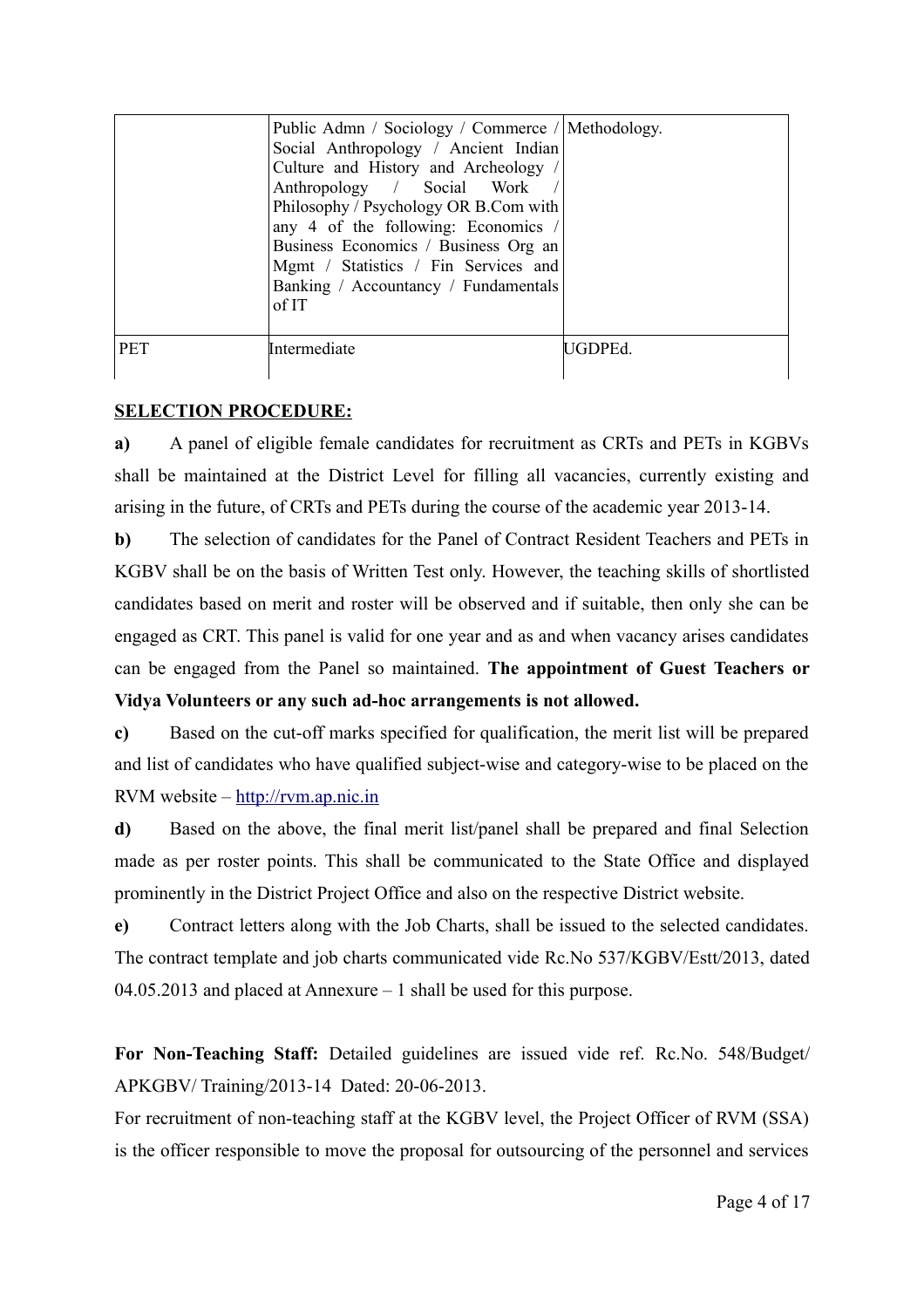and to take the orders of the Collector and other members concerned by following the guidelines issued vide G.O. Rt No. 4459 dated 27/12/2006, G.O. Rt. No. 2501 dt. 13.07.2006 of Finance (SMPC) Deptt., G.O. Rt. No. 4271 dt. 1.11.2008 of Finance (SMPC) Deptt.

A paper notification inviting applications from Outsourcing Agencies shall be issued by the District Collector. A Committee shall be constituted at the district level for selection of outsourcing agencies. The following shall be members of the committee:

| Collector/Joint Collector           |                | Chairman          |
|-------------------------------------|----------------|-------------------|
| <b>District Educational Officer</b> |                | Vice-Chairman     |
| District Labour Officer             |                | Member            |
| District Employment officer         | $\blacksquare$ | Member            |
| Deputy Director T&A                 | -              | Member            |
| Project Officer, RVM (SSA)          |                | Member & Convener |
|                                     |                |                   |

# **All the Non-teaching staff in the KGBVs shall be from Outsourcing Agency only. No**

## **ad-hoc appointments are allowed.**

| S.No.                    | <b>Designation</b>           | <b>Qualification</b>                                                                                                                                                                                                                        |  |  |  |  |  |
|--------------------------|------------------------------|---------------------------------------------------------------------------------------------------------------------------------------------------------------------------------------------------------------------------------------------|--|--|--|--|--|
| 1                        | <b>ANM</b>                   | Female Intermediate Pass with ANM Training Certificate from<br>government recognized institutions.                                                                                                                                          |  |  |  |  |  |
| $\mathfrak{D}$           | Accountant                   | Female Graduate in Commerce. Preferable: Experience in using<br>Tally. No male candidate should be considered. If any male<br>candidate working already to be replaced immediately. Also the<br>unqualified candidates have to be replaced. |  |  |  |  |  |
| 3                        | Office Subordinate/Attendant | Preferably 10 <sup>th</sup> Class (Female who has crossed 18 Years of age).<br>Basic Literacy is a must.                                                                                                                                    |  |  |  |  |  |
| $\overline{4}$           | Security Guard/Watchwoman    | Female Basic literacy and preferably trained by a reputed<br>security agency.                                                                                                                                                               |  |  |  |  |  |
| $\overline{\mathcal{L}}$ | Cook                         | Female. Basic Literacy and experience in cooking for large<br>groups.                                                                                                                                                                       |  |  |  |  |  |
| 6                        | Asst Cooks and Sweeper       | Female. Basic Literacy.                                                                                                                                                                                                                     |  |  |  |  |  |

*Qualifications for the different non teaching staff:*

The job charts for each of the posts are at Annexure  $-2$ .

**III. Diet Charges and Stipend:** Rs. 750 per child per month is sanctioned towards child maintenance charges and food shall be served as per the suggested menu. Egg and Fruit is an essential part of the menu and shall be given to the children everyday. (Suggested Diet Menu is at Annexure  $-3$ ). The weekly menu shall be displayed in a prominent place in the KGBV.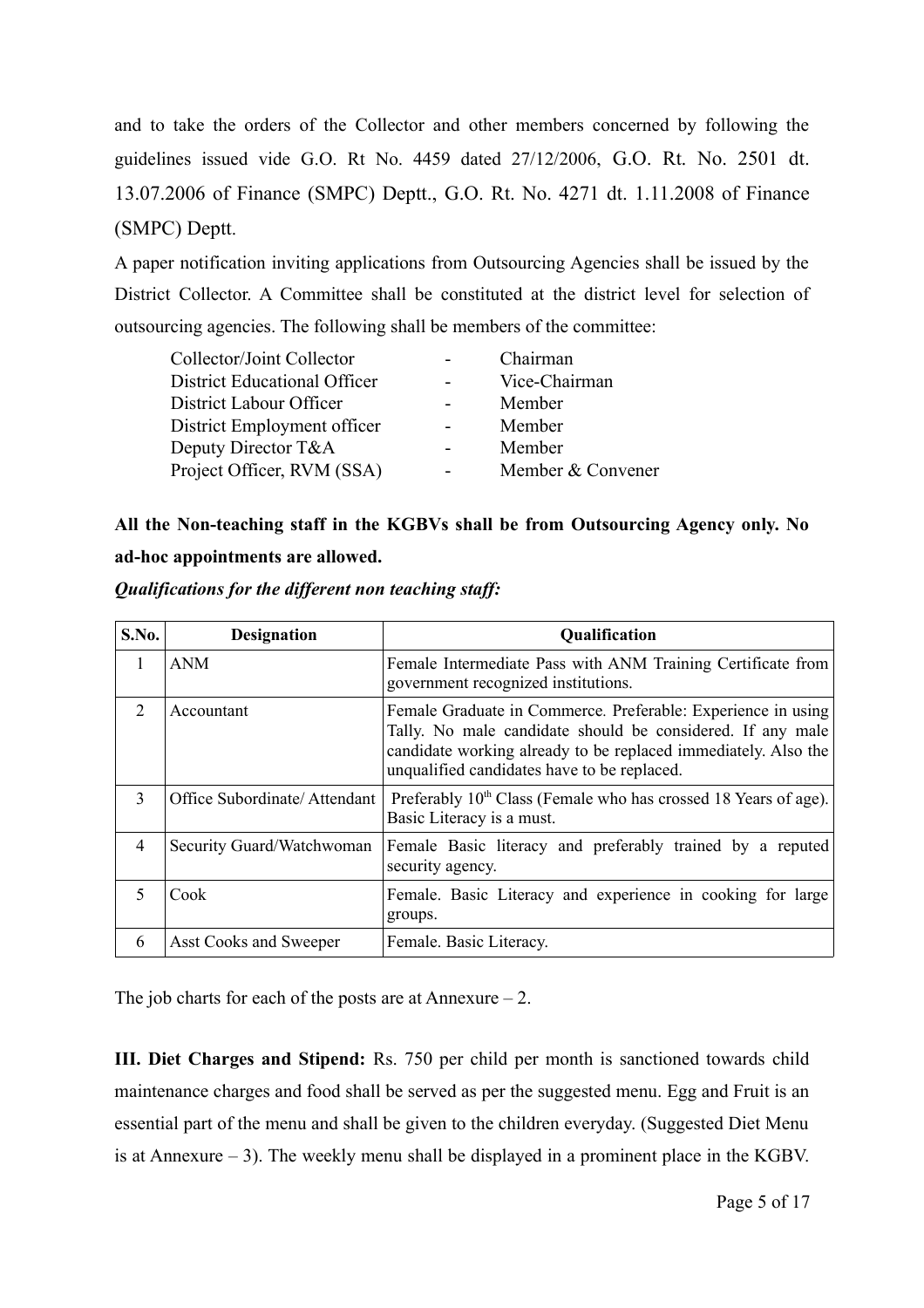In addition to the students, those staff who are on night duty or who have come for early morning duty (maximum 8 per day) are permitted to partake of meals in the KGBV within the overall amount allocated towards maintenance charges.

**IV. Stipend:** Every child studying in the KGBV is entitled to a stipend of Rs. 50/- every month in order to meet some of her personal expenses. This shall be given to the child on the 1<sup>st</sup> of every month.

**V. Supplementary TLM, Stationery and other Educational Material:** Rs. 72000/- per KGBV is allocated towards procurement of Notebooks and other TLM material required for the school. This may be utilized at the KGBV level for the following items:

**Breakup of budget under Supplementary TLM, Stationery and other Educational Material**

| S.No.          | <b>Items of Expenditure</b>                                                                                      | Amount    |
|----------------|------------------------------------------------------------------------------------------------------------------|-----------|
|                | Purchase of notebooks for children (to be procured from APTPC)                                                   | 38,000.00 |
| $\overline{2}$ | Subscription to newspapers (should include subscription to at least one English)<br>newspaper such as The Hindu) | 3,000.00  |
| 3              | Office and Exam Stationery, test papers for class 10 students, white board with<br>Markers, etc.                 | 15,000.00 |
| 4              | Teaching Aids such as Charts, Boards, Chalk, Marker pens, etc.                                                   | 3,500.00  |
| 5              | Procurement of Science Lab Materials (only as per the list suggested by<br>SCERT)                                | 12,500.00 |
|                | <b>TOTAL</b>                                                                                                     | 72,000.00 |

Procurement of Science Lab Materials shall be as per the approved list communicated from the State Office as suggested by SCERT.

**VI. Specific Skill Training:** Circular Rc.No. 357/APKGBV/2013-14 Dated: 27-08-2013.

Rs. 60,000 per KGBV is sanctioned towards Specific Skill Training and shall be utilized towards the Salary of Vocational/Art/Craft Instructors and Materials required for imparting the skills.

#### **Guidelines for Art/Craft/Vocational Skills Education:**

a) The Vocational Skills Education component if for 6 months only – from September 1, 2013 – February 28, 2014.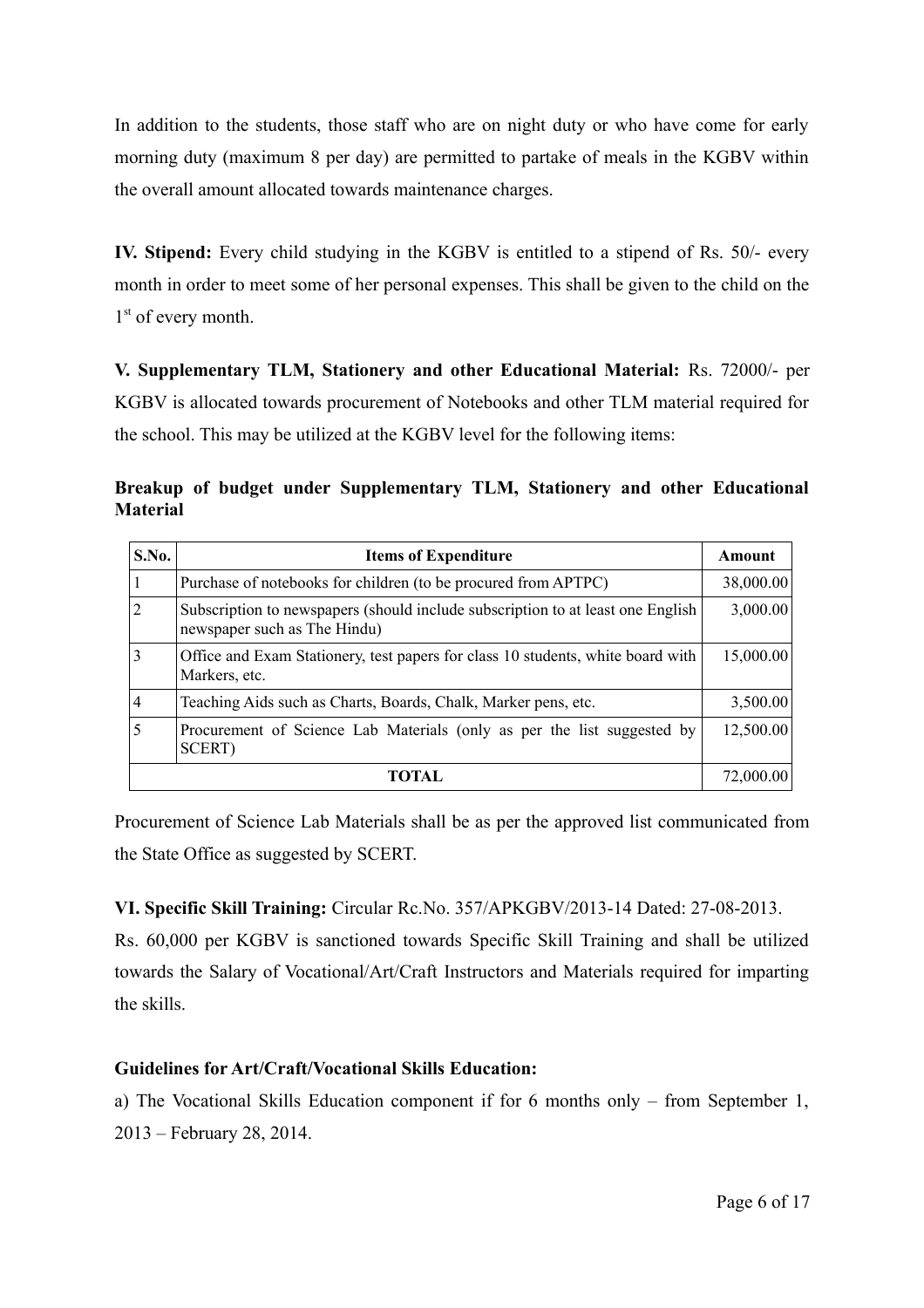b) Skills to be imparted to the students may be any two of the following, and it is expected that the students will excel in at least one of skills:

- i) Tailoring, Stitching and Embroidery
- ii) Dance
- iii) Music
- iv) Pottery

c) For recruitment of Art/Craft/Vocational Instructors at the KGBV level, the following is to be followed:

- 1. In those places where Vocational Instructors were engaged during 2012-13, the same may be retained for the year 2013-14  $\omega$  Rs. 4500/- per month for a period of 6 months from September 1, 2013 – February 28, 2014, and they will be responsible for imparting at least 2 of the above mentioned skills.
- 2. In those places where new persons are proposed to be engaged, the Project Officer of RVM (SSA) is the officer responsible to move the proposal for recruitment of Part time Vocational Instructors by constituting a District Level Selection Committee comprising of the (i) PO, RVM (SSA) as Chairman, (ii) District Employment Officer, (iii) DM of Mahila Pranganam and (iv) Principal of ITI.
- 3. Depending on the Selection of Skills, it may be decided to engage two Instructors for a period of three months at a time. In this case, the remuneration is fixed at Rs. 3,000/- per Instructor per month only.
- 4. The requisite qualifications for selection as Instructor are as follows:
	- 1.  $10<sup>th</sup>$  class pass or its equivalent.
	- 2. Diploma/Certificate in music or dance, OR certificate in a trade such as sewing, tailoring, weaving, etc. issued by any ITI or DLTC.
	- 3. Technical Teacher Certificate of Government of Andhra Pradesh.

d) The appointment is for the current year only and will be terminated on 28.02.2014.

e) The required materials for imparting the skills may be purchased duly following the Procurement Guidelines.

f) The salary component of Vocational Instructors shall be charged to the Specific Skills Component of the KGBV Budget.

The allocated amount is to be used in the following manner: Honorarium for Instructor – Rs. 27,000/- Materials required for the course – Rs. 33,000/-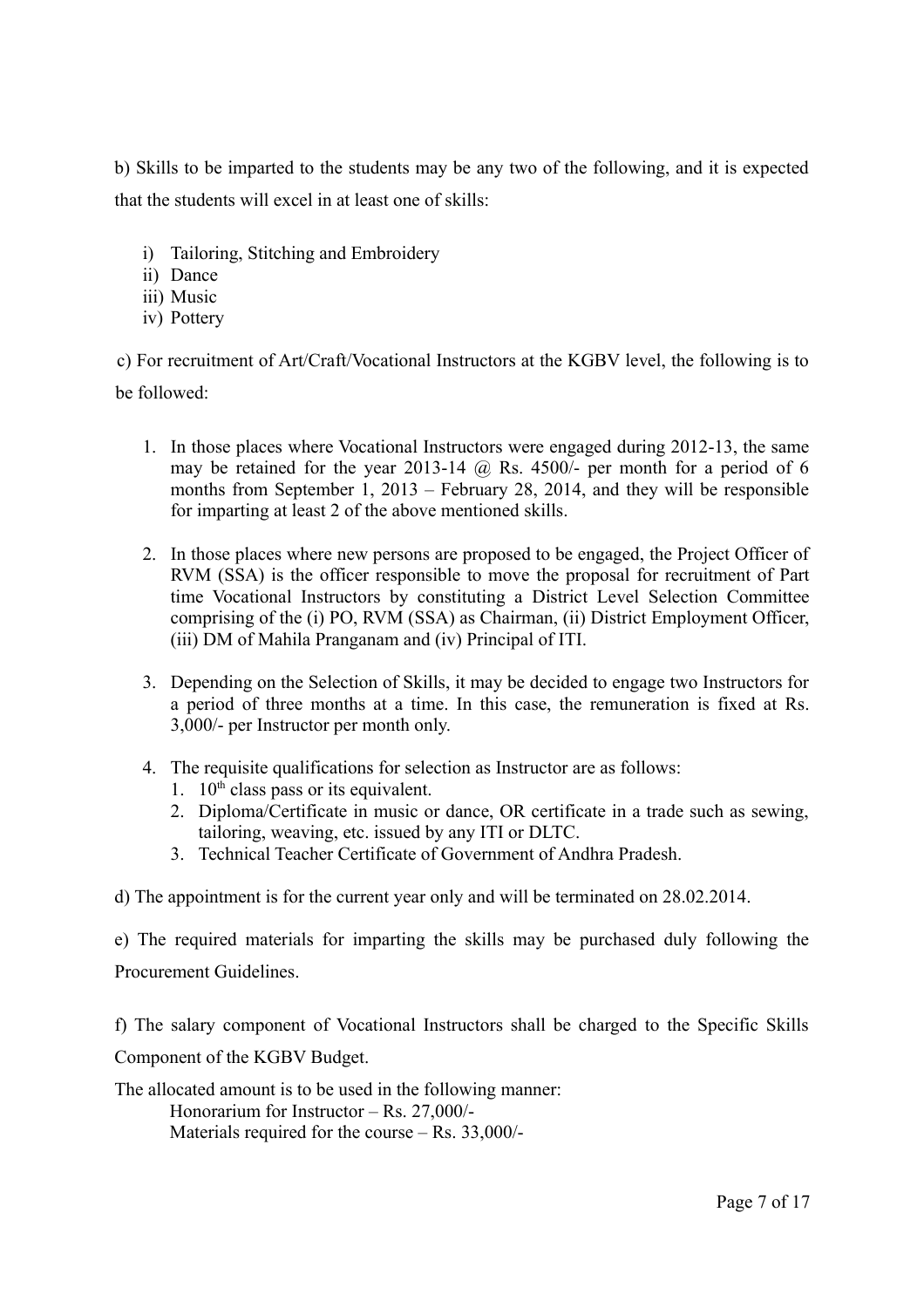**VII. Medical Care/Contingency:** Rs. 30,000/- is allocated per KGBV towards Medical Care and Contingency. This grant will be used to meet medical needs as and when required, but only as per the medical prescription of the PHC Civil Surgeon. The PO will release Rs. 5000/- towards this Head – Medical contingencies. On incurring the expenditure as per the procedure explained vide Circular Rc.No.553/APKGBV/Budget/2013-14, dated: 21-05-2013 and 19.06.2013, the SO will claim for replenishment.

**VIII. PTA/School Functions:** Every KGBV will constitute a School Management Committee, which will meet once in three months. At least one General Body Meeting of all parents will be held during the year. In addition, different school level functions will be conducted such as celebration of Republic Day, Independence Day, Girl Child Day, Children's Day, International Women's Day, Kasturba Gandhi Jayanti, Gandhi Jayanti, Ambedkar Jayanti, Savitribai Phule Jayanti, etc. Rs. 18,000/- per KGBV is allocated towards such activities during 2013-14.

**VIII. Capacity Building:** Rs. 36,000/- per KGBV is allocated towards Capacity Building. The planning for these programmes shall be done at the District Level and the prior permission of the State Office will be obtained prior to implementation. Activities such as Exposure Visit for children to places of historical and scientific interest, Organizing district level competitions, science fairs, spelling bees, etc., Girl Guides, NCC, NGC, Participation of children in state level events, etc., may be considered under this Head. Rs. 15,000/- is to be released to be spent at the KGBV level on activities such as Exposure Visit for children and for participation of children in district and state level activities. Rs. 21,000/- is for strategies and activities planned at the State and District Level with the prior approval of the SPD/VC.

**IX. Infrastructure and Rent:** While all efforts will be made to speed up completion of construction of buildings for KGBVs, rent is provided for those KGBVs that continue to function out of rented buildings  $\omega$  Rs. 20,000/- per month for 10 months.

**X. Provision of Sanitary Napkins:** Given that the KGBV students are adolescent girls who are either on the verge of or have already attained puberty, it is proposed to provide Sanitary Napkins @ Rs. 50/- per student per month. Rs. 60,000/- is budgeted towards this. The District Purchase Committee has to finalize ther rate and suppliers duly following the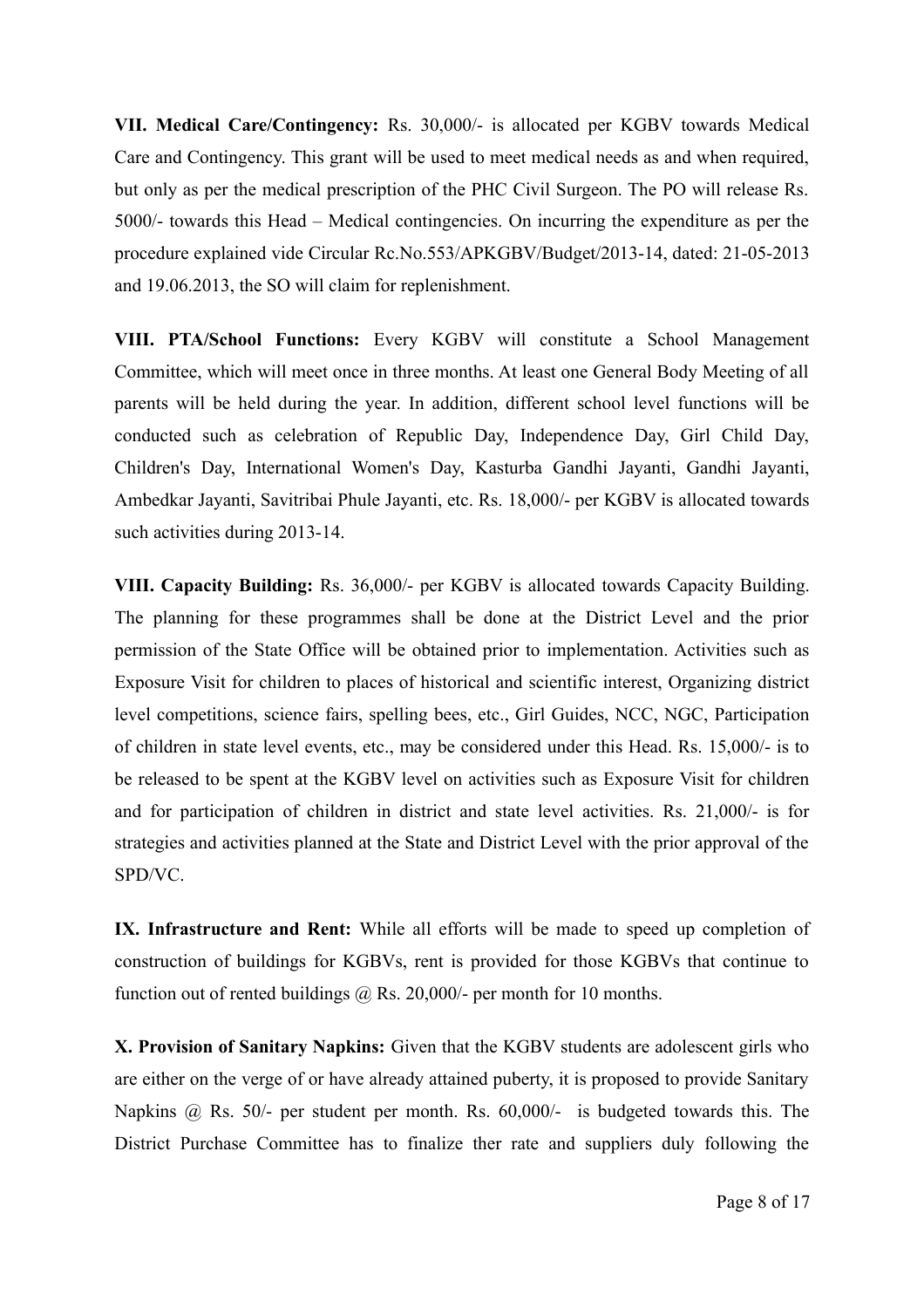procedure laid down in the Procurement Guidelines issued vide Circular Rc.No. 553/APKGBV/Budget/2013-14, dated: 21-05-2013 and 19.06.2013.

**XI. Procurement:** (Circular Rc.No.553/APKGBV/Budget/2013-14, dated: 21-05-2013 and 19.06.2013)

- 1) All procurements should be made with proper financial sanction and delegations within allotted budget provisions.
- 2) Material such as Note Books, Stationery, Games material must be procured before reopening of the schools.
- 3) Rice should be procured through Civil Supplies department.
- 4) Note books should be procured through APTPC.
- 5) All the materials and the provisions required for the maintenance of KGBV hostels should be strictly be procured through District Level Purchase committee as is followed by other Residential Societies / hostels managed by Social Welfare department /Tribal Welfare department etc.
- 6) Purchase of office stationery above Rs.1000/-, (3) quotations should be obtained and the lowest should be preferred.
- 7) TLM procurement should also be through District Level Purchase committee.
- 8) Tender procedure should be followed for procurement / supply of all the required and provisioned items to the KGBVS.
- 9) Purchase of medicines should be strictly on prescription of Doctor at PHC.
- 10) For all items procured/received, stock entry should be made in the stock registers.

These Guidelines are to be followed in the procurement of all provisions such as Dals, Wheat, Oil, Sugar, Iodised Salt, Masalas, Eggs, Milk, Vegetables, etc. and other supplies required for the KGBV such as Stationery, Water, Electrical supplies, Sanitary cleaning items such as brooms, phenyl, acid, bleaching powder, etc. Rice shall be purchased from the Civil Supplies Department only. The Rice allotments will be done by the Commissioner, Civil Supplies from time to time and the same will be communicated.

#### **1. District Level Process for Procurement:**

a) District Purchase Committee (DPC) under the Chairmanship of the Joint Collector formed for procurement of different provisions and items required for the Welfare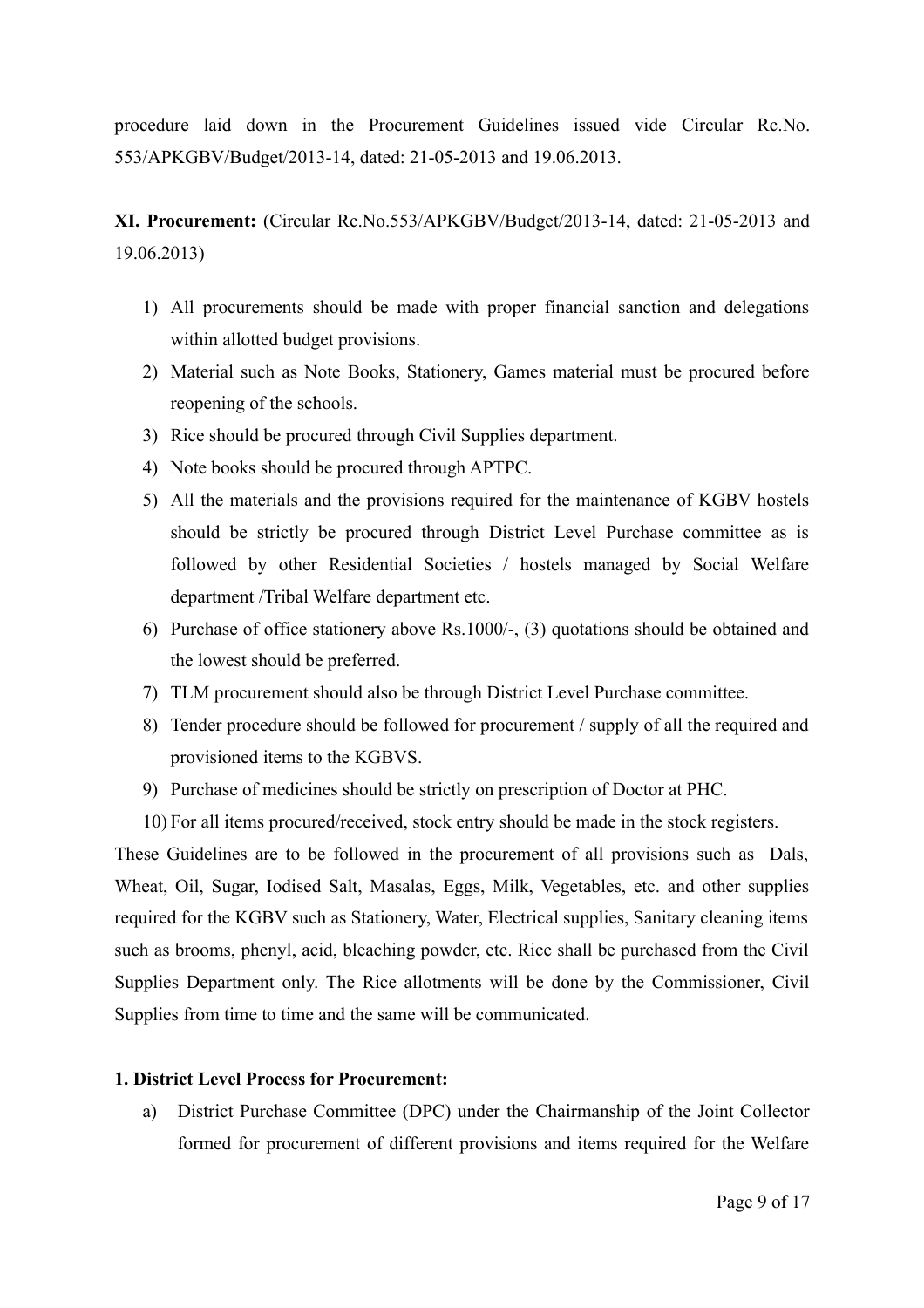Hostels and Residential Schools in the District will also finalize the Suppliers and the Rates for the KGBVs as per the procedure therein.

If the same is done separately, then the DPC shall be formed and will comprise of the following members:

- **(i)** Joint Collector Chairperson
- **(ii)** District Coordinator, APREIS Member
- **(iii)** District Supply Officer Member
- **(iv)** District Project Officer, RVM (SSA) Convenor
- b) District-wise tenders may be called for procurement of provisions.
- c) The Convener has to prepare the tender schedule and the material for which tenders are to be called for.
- d) In the case of Vegetables and Fruits, the Convener has to prepare the details / quantity of last one year consumption of each vegetable and finalize the rate basing on the tentative quantity required.
- e) Based on the tenders received, the DPC shall finalize the list of Suppliers along with approved rates for each item.
- f) This shall be done for all items/provisions such as Dals, Wheat, Oil, Sugar, Iodised Salt, Masalas, Eggs, Milk, Vegetables, etc. and other supplies required for the KGBV such as Stationery, Water, Electrical supplies, Sanitary cleaning items such as brooms, phenyl, acid, bleaching powder, etc.
- g) The finalized list of Suppliers and Rates shall be communicated to all the KGBVs in the District.

#### **2. KGBV Level Process:**

#### **A. Procurement of Provisions, Vegetables, Milk, Fruit and Eggs**

- a) The Special Officers shall purchase the required items from these approved Suppliers only as per the approved rates communicated to them by the DPC.
- b) Payments for the items received shall be made by crossed cheque only. No cash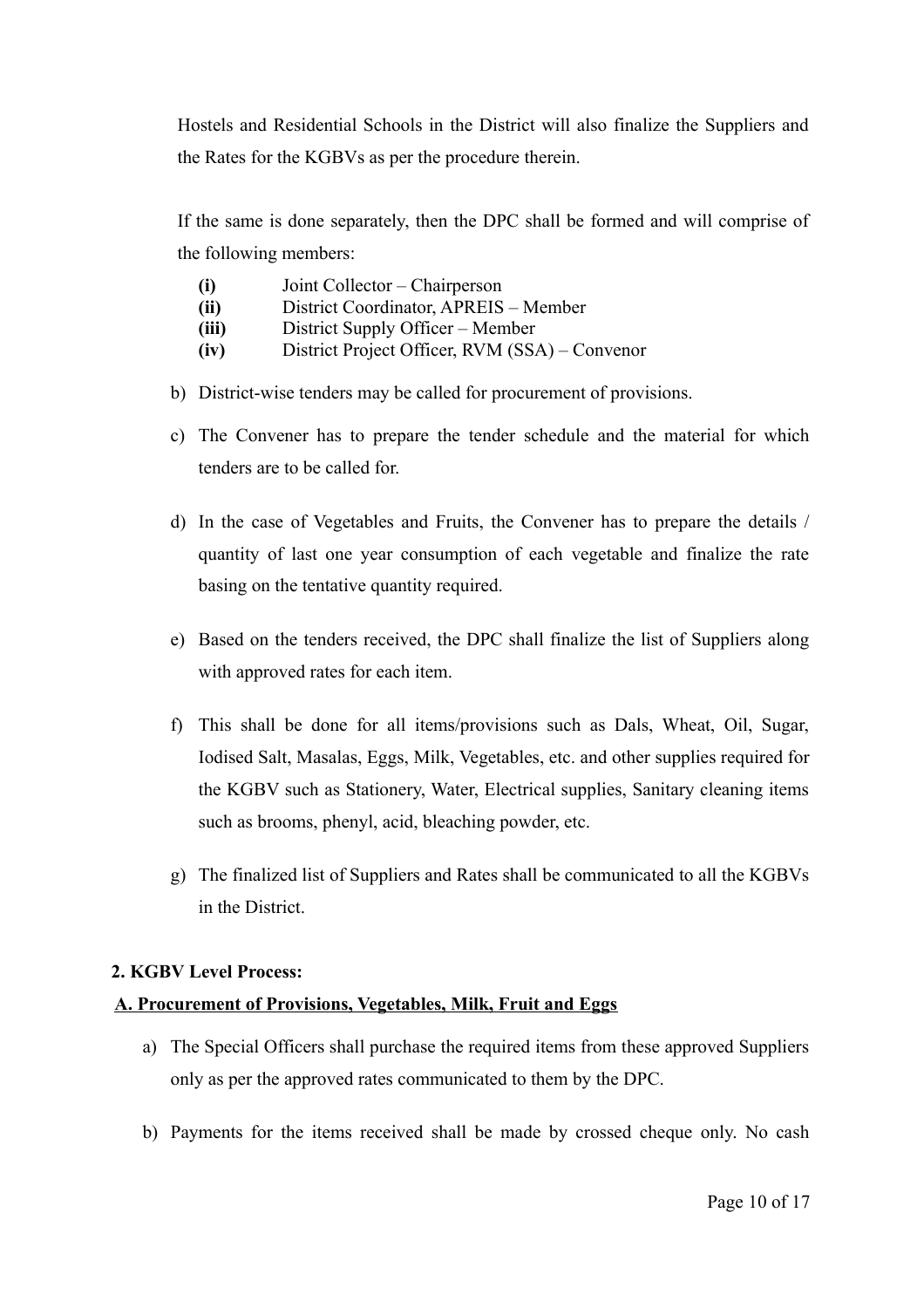payment may be made for any item. A cheque issue register should be maintained for all cheques that are issued by the Special Officer.

- c) Rs. 1,00,000.00 (Rupees One Lakh only) shall be placed at the disposal of the Special Officer for purchase of provisions from the approved list of suppliers as per the approved rates.
- d) The Special Officer shall maintain Cash Book, Ledger and Voucher-wise expenditure along with the Stock Register. All the Vouchers should maintained carefully and filed for audit verification purposes.
- e) The Special Officers shall submit the details of expenditure for the previous month to replenish the amount for procurement of provisions during the following month. This shall be received by the District Project Office on or before  $5<sup>th</sup>$  of every month.
- f) The Project Officer, on scrutiny of the details of expenditure, will release the amount spent by the KGBV.
- g) Provisions and other items must be received in the presence of one/two of the Food Committee members. The Special Officers should form a Food Committee with 2 CRTs and 4 Students (2 each from classes 9 and 10) for this purpose.
- h) Low quality material and Non-Branded items should not be accepted.
- i) The items received should be entered in the Stock Register immediately.
- j) Fresh vegetables may be purchased thrice in a week according to the approved menu from the approved suppliers at the approved rate.
- k) Eggs may be purchased twice a week. While accepting Eggs from the Suppliers care should be taken to accept those eggs which are of reasonable size.
- l) Fruits should be purchased as per the menu. Seasonal Fruits like water melon, grapes, etc. may be purchased from the approved suppliers at the approved rate. Bananas with proper weight of 100 to 120 grams each shall be purchased so that one fruit per student is provided.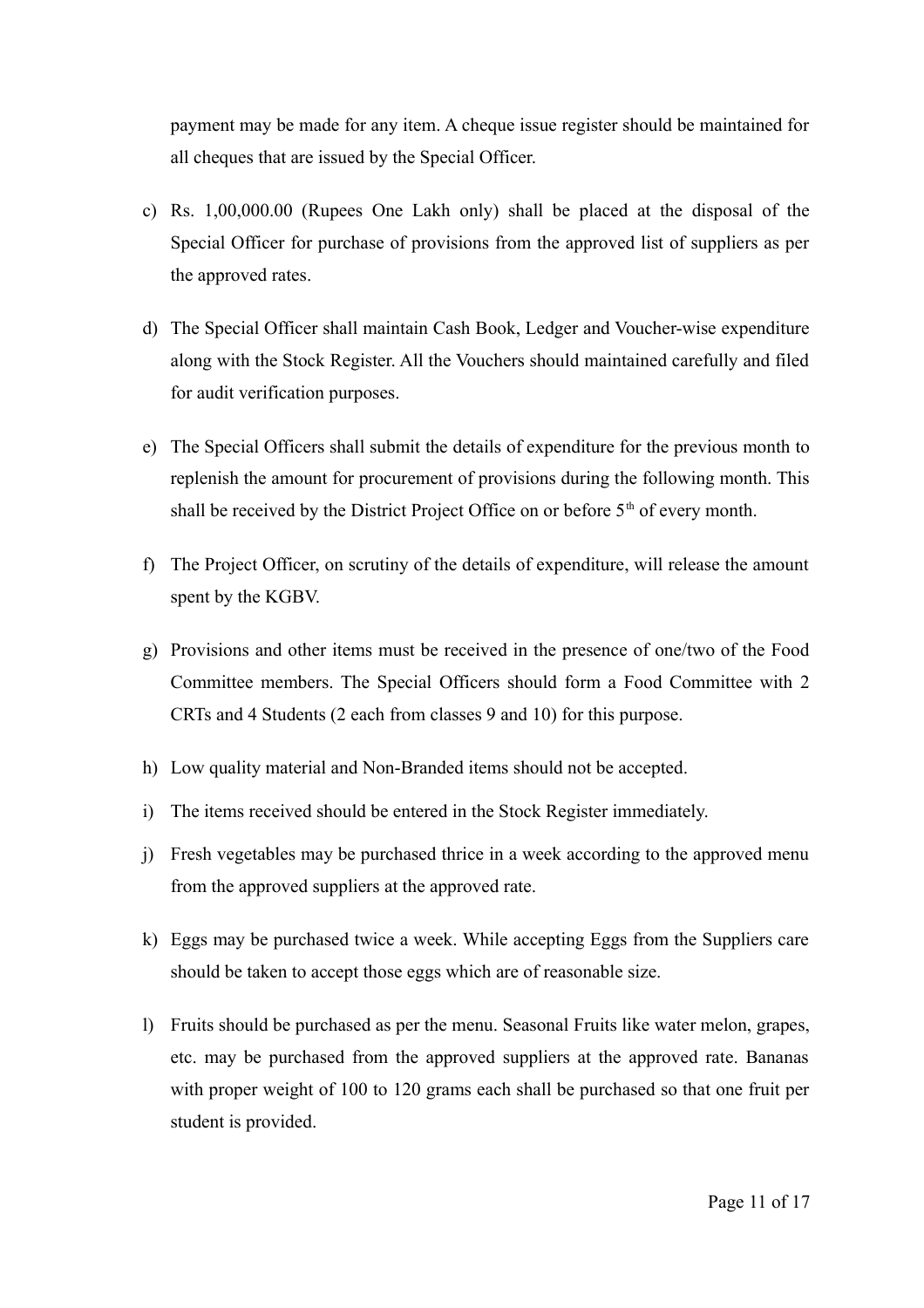#### **B. Procurement of Medicine**

The Special Officers are directed not to purchase huge quantity of medicines. Special Officers have to obtain non-availability certificate from the concerned PHC Medical Officer, before purchasing Medicine in the open market. The non-availability certificate and Counter Signature of the PHC Medical Officer on every medical bill is required. No bill will be admitted without the signature of the Medical Officer.

The PO will release Rs. 5000/- towards this Head – Medical contingencies. On incurring the expenditure as per the procedure explained vide Circular Rc.No.553/ APKGBV/Budget/2013-14, dated: 21-05-2013 and 19.06.2013, the SO will claim for replenishment.

#### **C. Procurement of Stationery, Water, Electrical Supplies and Sanitary Items**

- a) Procurement of all these items shall be from the approved Suppliers only as finalized at the District by the DPC.
- b) Stationery may be purchased once a month.
- c) For other items such as water, electrical supplies, sanitary items, etc. purchase may be as per the financial code, i.e. up to Rs. 1,000/- approved local shops by obtaining quotations (with TIN/APGST); up to Rs. 10,000/- limited tender by calling quotations and as decided by the School Level Purchase Committee with the prior permission of the District Project Officers; above Rs. 10,000/- open tender by the DPC.
- d) Wherever potable water is not available for drinking purpose, Packaged Drinking Water may be provided and the Gram Panchayat level RO unit provision shall explored before procuring for other sources.

#### **XII. Payment of Bills and Salaries of staff**

The salaries of the Special Officer, Teaching  $\&$  Non – Teaching staff shall be paid on the  $1<sup>st</sup>$  of every month by electronic transfer. RTGs A/cs shall be opened for Teaching & Non-Teaching staff. In case the personnel are absent during a month then proportionate salary may be recovered in the subsequent month. The PO has to immediately put the system in place with the Project Office.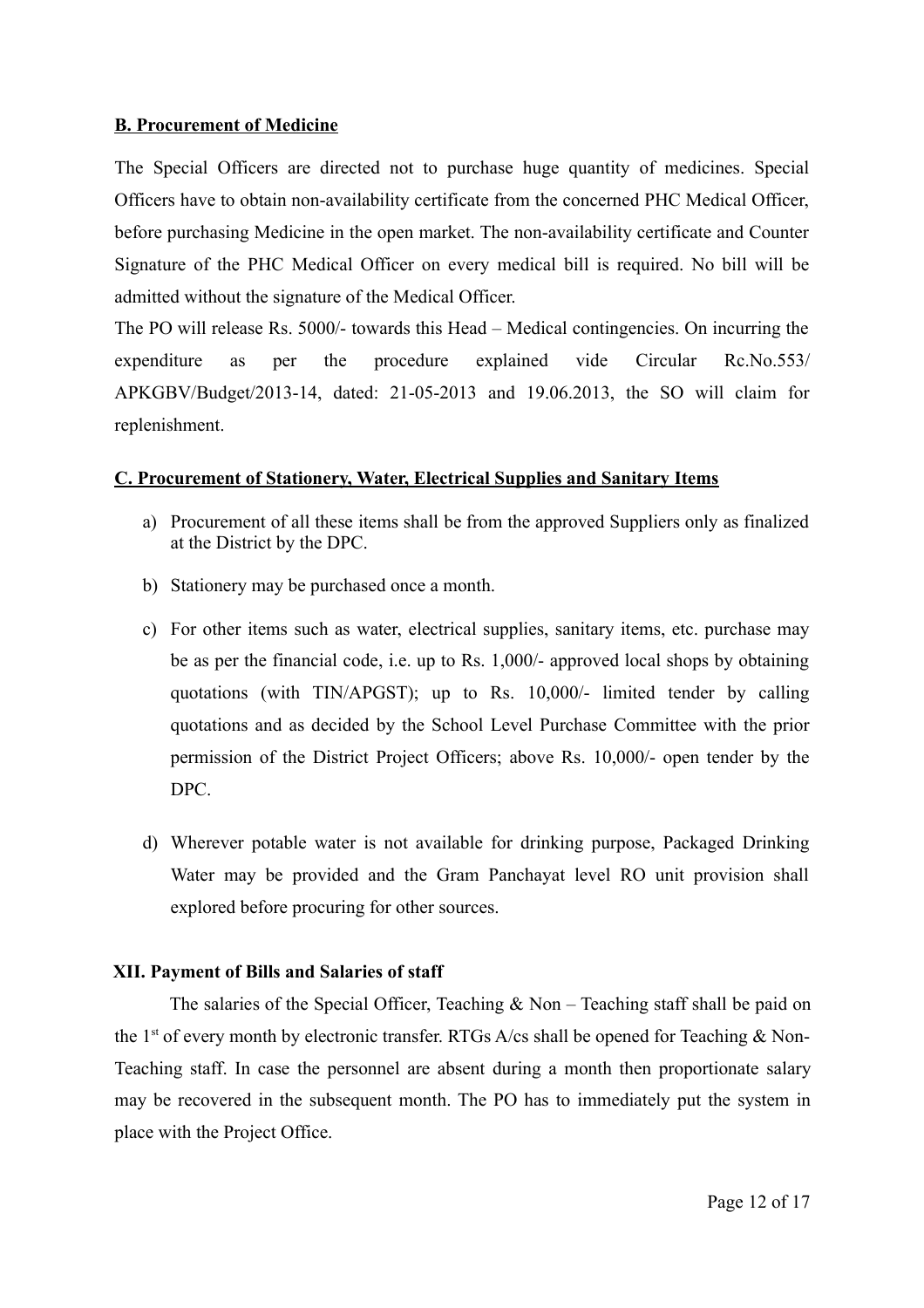The maximum time limit for passing of bills for reimbursement of expenditure and issue of cheques to the Special Officers for purchases shall be 20 days from the date of claim by the Special Officers.

The Secretaries of societies shall initiate appropriate measures to facilitate supply of essential commodities such as Rice, Gas etc., on time to the KGBVs by approaching the Civil Suppliers Department of their districts.

**XIII. Audit:** Audit of the KGBVs shall be conducted every year by the Chartered Accountants appointed by the State Project Director, Rajiv Vidya Mission (SSA). The Internal Audit will also be taken up by the District Project Office.

**XIV. Maintenance of Good Sanitary conditions:** Cleanliness shall be maintained in the premises of the KGBVs. Safe drinking water shall be provided. Good sanitation shall be maintained in all KGBVs. Steps shall be taken to maintain greenery and kitchen gardens in KGBVs which have sufficient ground.

**XIV. Maintenance of Records, Accounts, Stock Register and Issue Register and Progress Cards:** All the necessary records such as Stock Register, Issue Register, Cash Book, Aquittance Register, Students Stipend Register, Cheque issue Register, Admission Register and Attendance Register pertaining to the staff and students have to be maintained properly and these shall be checked by the monitoring officers. Following is the list of Registers to be maintained at the KGBV level:

- 1. Admisssion Register
- 2. School Attendance Registers for Students and Staff
- 3. Hostel Attendance Register
- 4. Provisions Stock and Issue Register
- 5. Eggs and Fruit Register
- 6. Milk Register
- 7. Vegetables Register
- 8. Firewood/Gas Register
- 9. Daily Provisions and other Related Registers
- 10. Per capita Register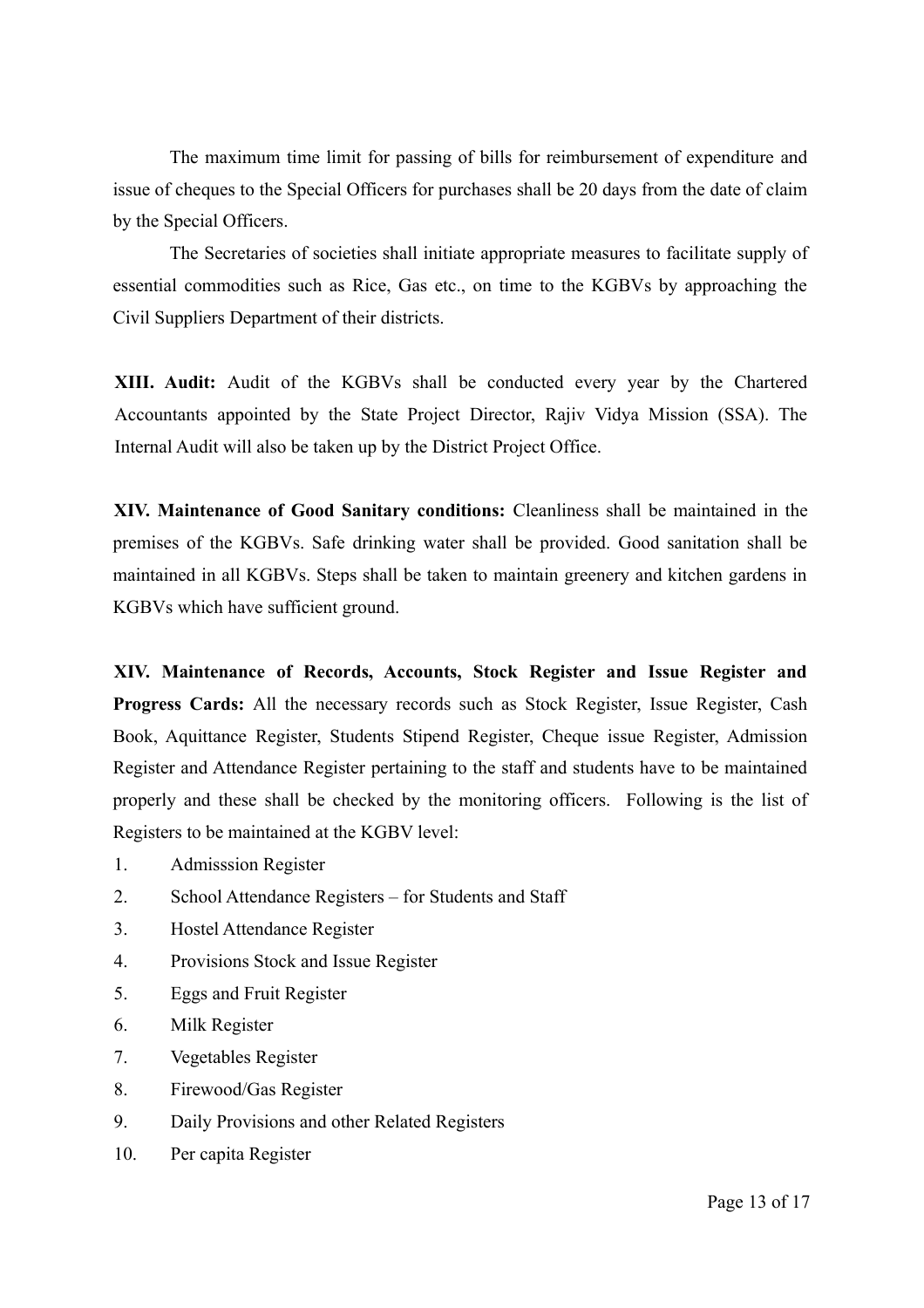- 11. Food Committee meeting minutes register
- 12. Stock Registers
	- a) Library Books stock and issue
	- b) Audio Visual Aids
	- c) Conveyance Register
	- d) Newspapers Register
	- e) Notebooks
	- f) Textbooks
	- g) Exam Stationery
	- h) Office Stationery
	- i) Furniture Stock
	- j) Vocational Training materials
	- k) Games materials
	- l) Uniforms and Bedding
	- m) Sanitary Napkins
- 13. Accounts Registers
	- a) Daily Cash Book
	- b) Ledger
	- c) Cheque Issue Register
	- d) Bank Reconciliation Statement
	- e) Impreset Cash Book
	- f) UD Pay Register
	- g) EMD Register
	- h) Tenders Register/File
	- i) Comparative Statements Register
	- j) Vouchers Register
	- k) Bill Numbering Register/Bill Register
	- l) Pay Bill/Contingency Register
	- m) TA Bill Register
	- n) Status Acquittance Register
	- o) TA Bill Acquittance Register
	- p) Stipend Register
	- q) Workdone Statement (monthly)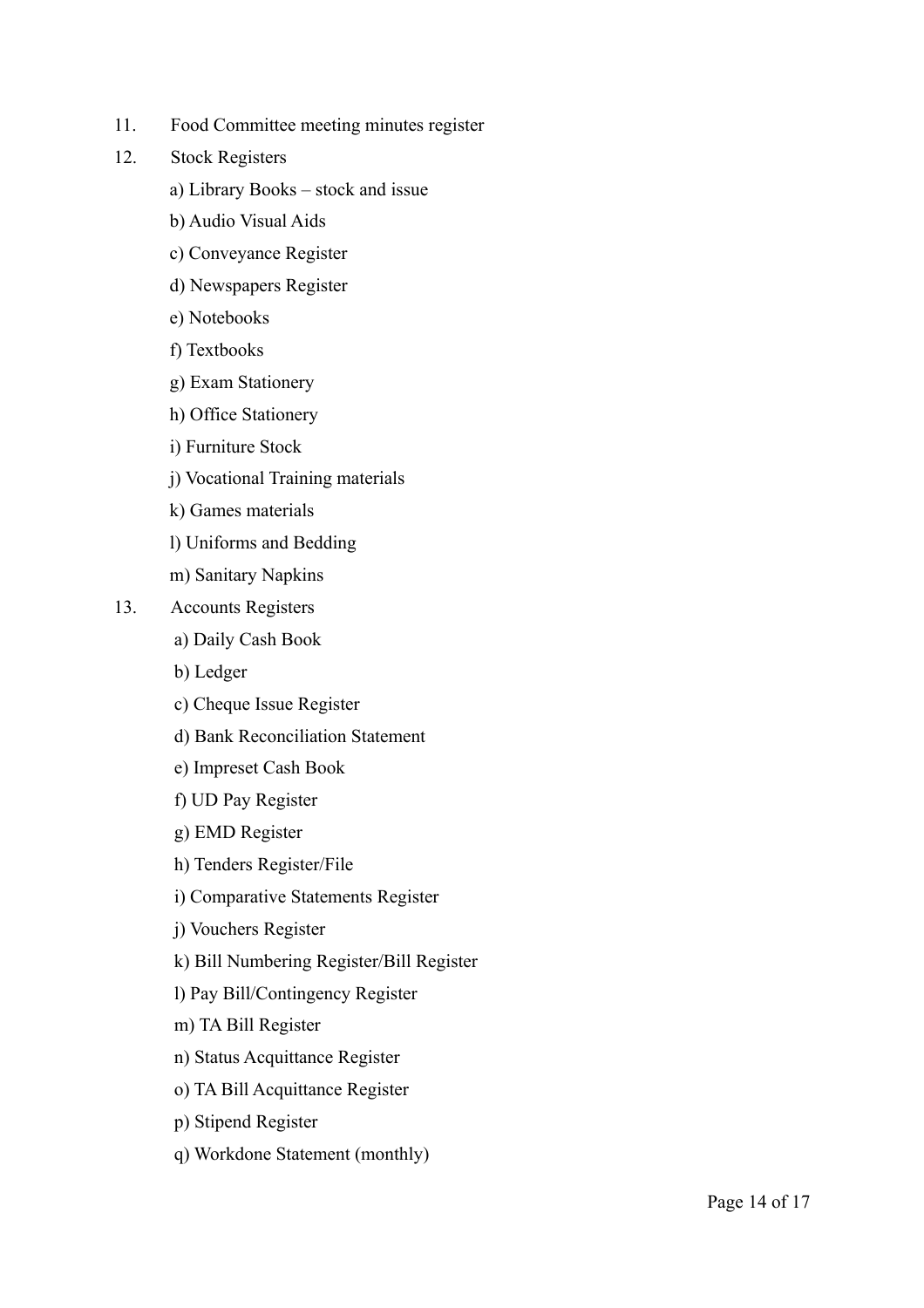**XV. Safety and Security of girls in KGBVs:** The Special Officer shall be responsible for the safety and security of all the girls studying in KGBVs. The Government has sanctioned compoound walls to all KGBVs vide G.O.Rt.No.620, School Education (PE-SSA) Department dated 06.08.2013. The Special Officer shall coordinate and arrange for frequent patrolling by police personnel. Proper guidance and counseling shall be provided to girls to instill confidence among the girls and to overcome psychological phobias. At least 3 adult staff members shall be present in the KGBV during the night – 1 or 2 CRTs (on rotation), 1 Night Watchwoman and 1 ANM/PET. The Special Officer shall also stay in the KGBV at least 4 nights in a week.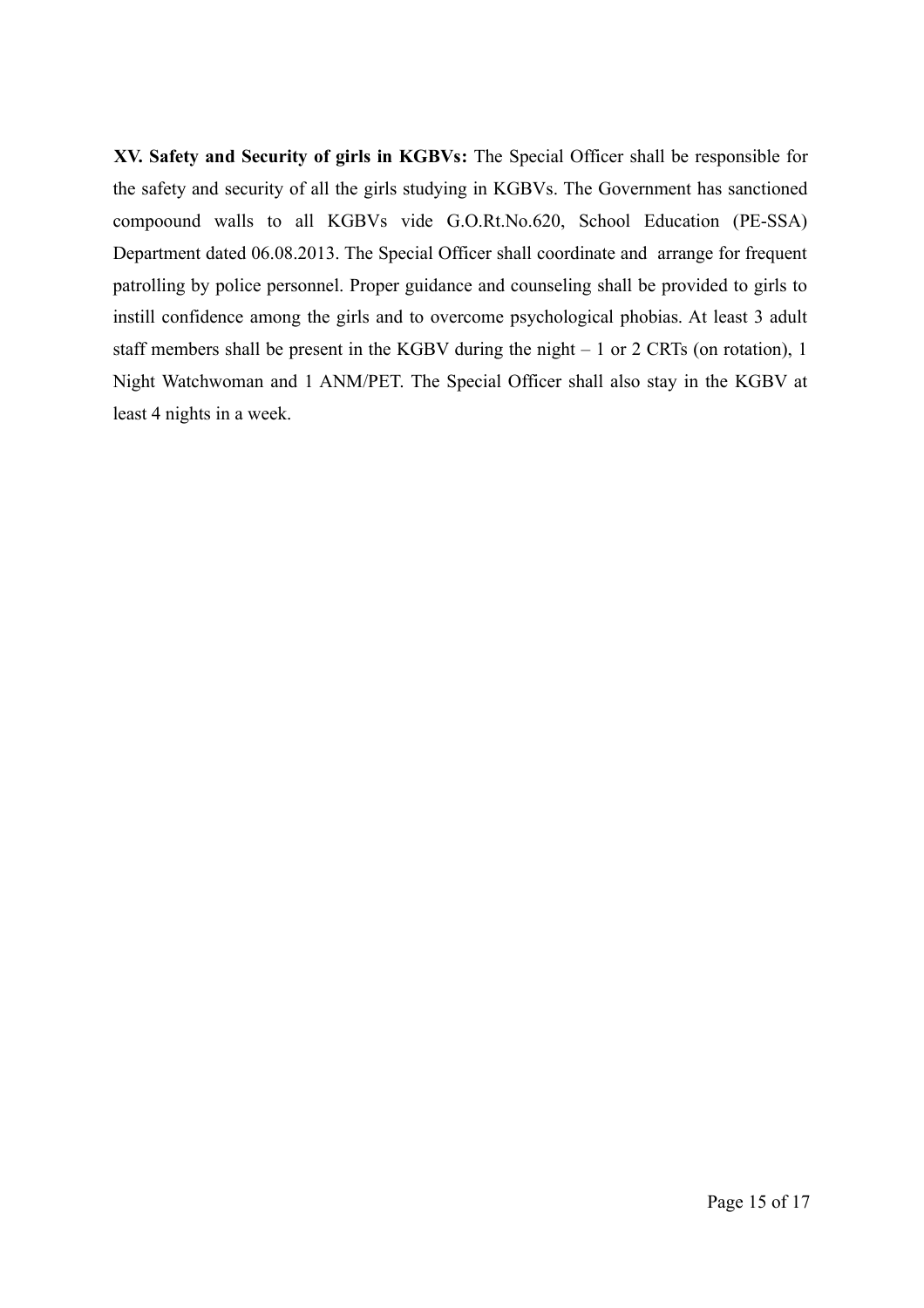# **KGBV FINANCIAL NORMS: 2013 – 14**

| S.No.          | <b>Item of Expenditure</b>                                                                                               | Unit<br>Cost | Phy            | <b>Timeline</b> | Cost per<br><b>KGBV</b> |
|----------------|--------------------------------------------------------------------------------------------------------------------------|--------------|----------------|-----------------|-------------------------|
| $\mathbf{1}$   | Child Maintenance/Diet Charges                                                                                           | 750          | 200            | 10              | 15,00,000.00            |
| $\overline{2}$ | Stipend                                                                                                                  | 50           | 200            | 10              | 1,00,000.00             |
| $\overline{3}$ | Supplementary TLM (per annum)                                                                                            | 72000        |                |                 | 72,000.00               |
|                | a) Purchase of notebooks for children $-$ Rs.<br>38,000/-                                                                |              |                |                 |                         |
|                | b) Subscription to newspapers $-$ Rs. 3,000/-                                                                            |              |                |                 |                         |
|                | c) Office and Exam Stationery, test papers, for<br>class 10 students, white board with markers,<br>etc. $-$ Rs. 15,000/- |              |                |                 |                         |
|                | d) Teaching Aids $-$ Rs. 3,500/-                                                                                         |              |                |                 |                         |
|                | e) Science Lab materials (as per the list<br>suggested by $SCERT$ ) – Rs. 12,500/-                                       |              |                |                 |                         |
| $\overline{4}$ | Salaries:                                                                                                                |              |                |                 |                         |
|                | a) Special Officer                                                                                                       | 20000        | 1              | 12              | 2,40,000.00             |
|                | b) CRTs                                                                                                                  | 9000         | $\overline{7}$ | 11              | 6,93,000.00             |
|                | c) PET                                                                                                                   | 7000         | 1              | 11              | 77,000.00               |
|                | d) Accountant                                                                                                            | 6000         | 1              | 12              | 72,000.00               |
|                | e) ANM                                                                                                                   | 5500         | 1              | 11              | 60,500.00               |
|                | f) Office Attendant                                                                                                      | 4500         | 1              | 11              | 49,500.00               |
|                | g) Day Watchwoman cum Sweeper                                                                                            | 4500         | 1              | 11              | 49,500.00               |
|                | h) Night Watchwoman                                                                                                      | 4500         | 1              | 12              | 54,000.00               |
|                | i) Sweeper cum Sanitation worker                                                                                         | 4500         | 1              | 12              | 54,000.00               |
|                | j) Cook                                                                                                                  | 4500         | 1              | 11              | 49,500.00               |
|                | k) Kitchen Helpers                                                                                                       | 3000         | $\overline{2}$ | 11              | 66,000.00               |
| 5              | Specific Skill training (per annum)                                                                                      | 60000        |                |                 | 60,000.00               |
|                | a) Salary for Vocational/Art/Craft Instructors<br>$\omega$ Rs. 4500/- per month for 6 months – Rs.<br>27,000/-           |              |                |                 |                         |
|                | b) Materials for the Course $-$ Rs. 33,000/-                                                                             |              |                |                 |                         |
| 6              | Electricity and Water (per annum)                                                                                        | 72000        | $\mathbf{1}$   | 1               | 72,000.00               |